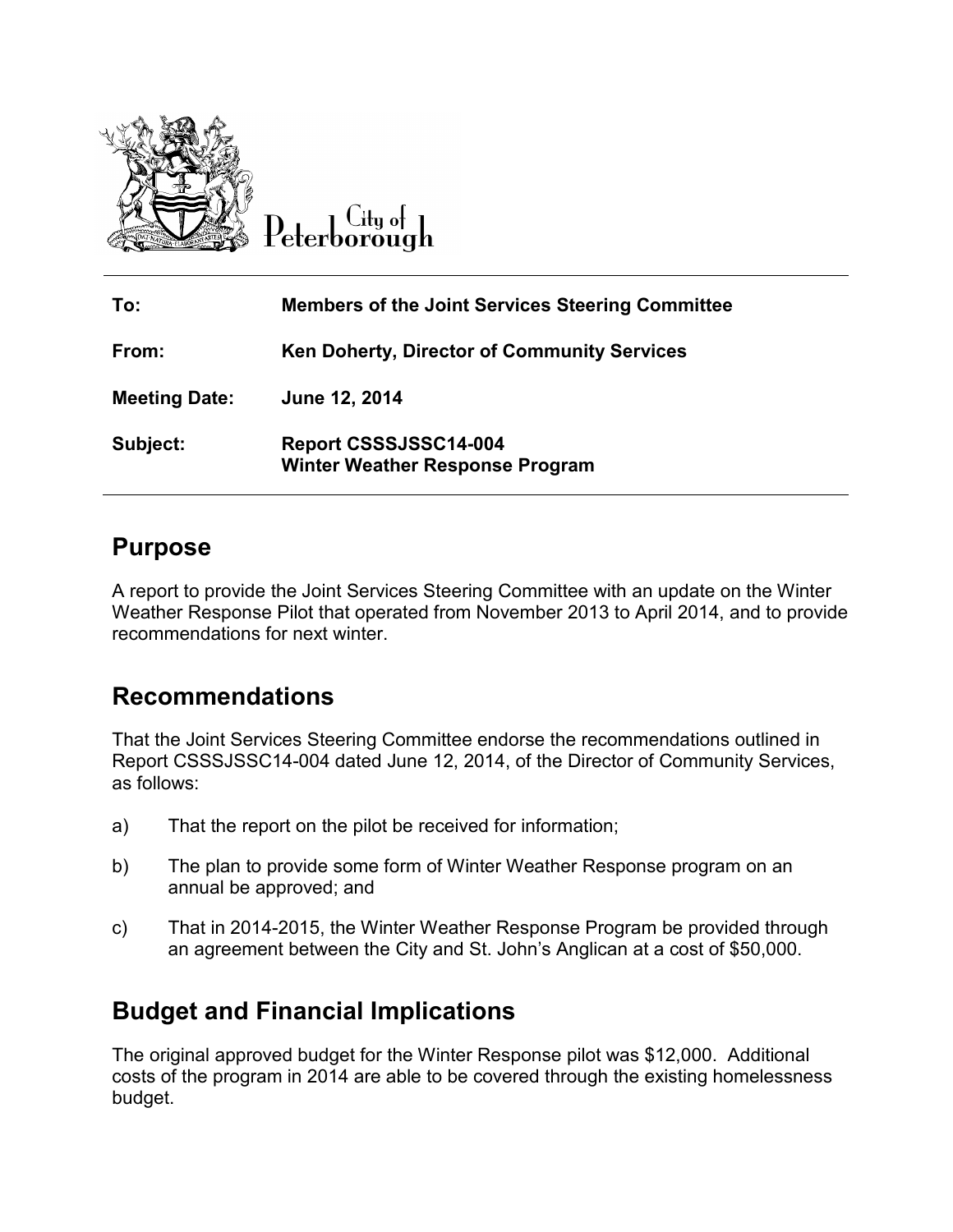Page 2

The total cost to the City to deliver the program as recommended with a combination of staff and volunteers is \$50,000. If approved, recommendation c) results in a precommitment of the 2015 municipal budget in the amount of an additional \$25,000.

# **Background**

In September 2013, Report CSSS13-007 recommended that a pilot project operate from November 2013 to March 2014 for the provision of a Winter Weather Response Program for residents that cannot or will not access the current system of shelter services.

On November 17, 2013 the Warming Room opened. This program was the result of collaboration among several community partners including:

- St. John's Anglican Church
- All Saints Anglican Church
- Murray Street Baptist Church
- George Street United Church
- CMHA-HKPR
- City of Peterborough Social Services Division

The Warming Room pilot ran using a volunteer-led model that involved 130 dedicated volunteers as well as a paid part time volunteer coordinator. All Saints and Murray Street Baptist church provided the space. At first the intent was to open a warming room space based on temperature. As the pilot evolved, and before opening, it was established that the program would be able to open every night, no matter the temperature.

#### **Warming Room Report**

In accordance with item 17.2 of the ten year Housing and Homelessness Plan, an evaluation of the Winter Weather Response Program was conducted. A report from the program Director and Volunteer Coordinator for the 2013-14 winter season is attached as Appendix A. Input from volunteers and those using the program was obtained. The report highlights that an average of 10.5 people per night used the program, with 25 individuals being frequent users and 8 people using the program most nights.

i. Program Operation Highlights

The report highlights the success and challenges associated with the operation of a warming room, especially the challenges associated with using a volunteer-led operating model. Based on these findings, one of the recommendations going forward includes having a combination of volunteers and paid staff (for consistency, program development, and to liaise with community agencies). It is clear that one of the reasons for the success of the program in getting people inside from the winter weather was the volunteers – no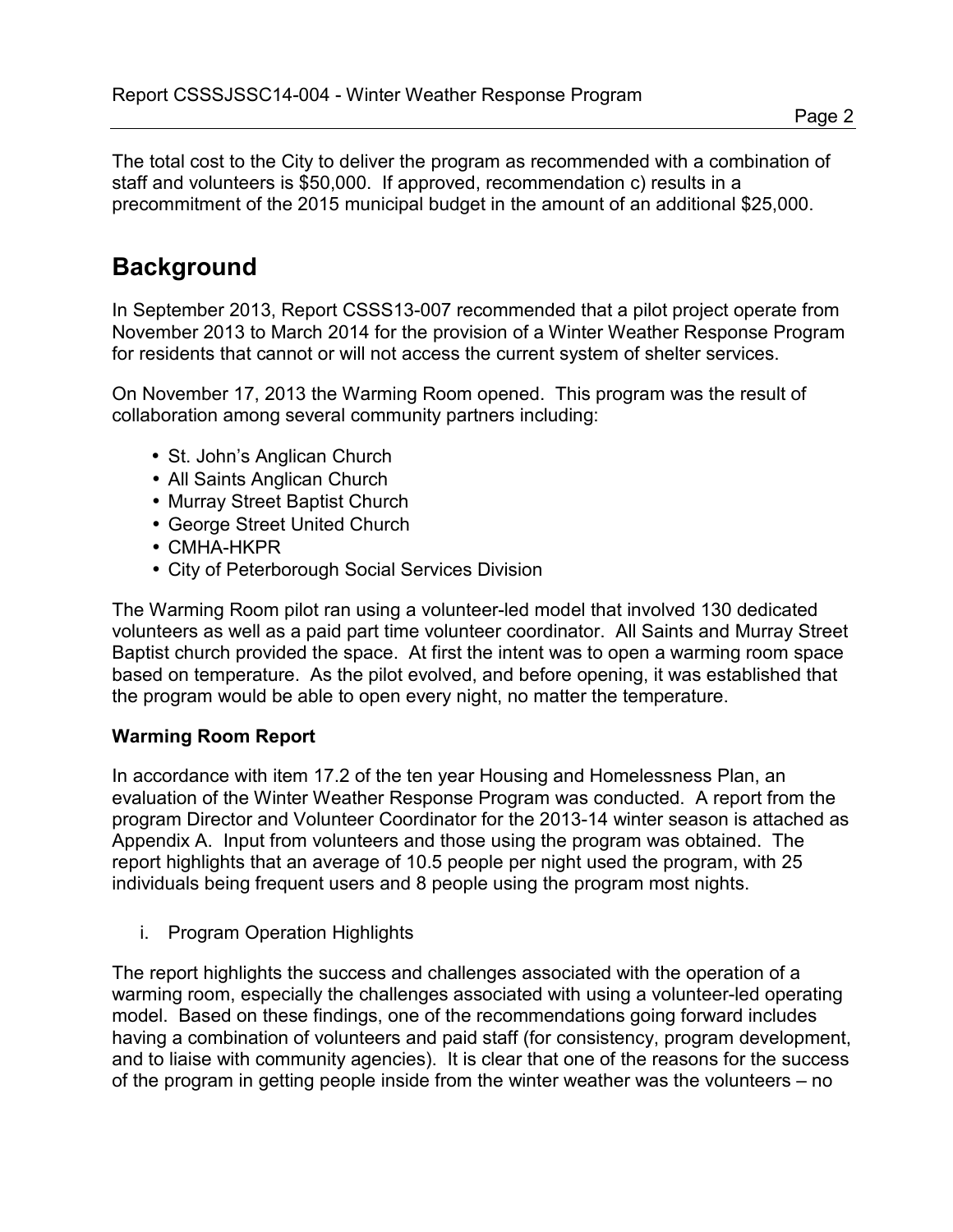attachment necessarily to the "system" of services where trust is an issue, not a lot of questions asked, and being non-judgemental.

The experience at the Warming Room this past winter demonstrated clearly the individuals using this program need extensive physical and mental health supports and supportive housing in order to be successful in their housing attempts. Warming Room volunteers and coordinators saw a cycle of a few people that would obtain housing, lose housing, come back to the Warming Room, obtain housing, and again lose housing. Reasons for losing housing primarily relate to behaviour and relationship issues.

Any future model of a Winter Weather Response requires better collaboration and support from community partners, including mental health supports and physical health supports. The Housing and Homelessness plan identifies in action item 15.3 the need for service system provision outside of the Monday to Friday 8:30-4:30 model. The Homelessness Support Services Coordinating Committee continues the dialogue with community partners on improving outreach and coordination of supports.

A small number of people accessing the Warming Room do not want to connect with the formal system of services. This number is estimated at about 5-8 people. These people will return to the Warming Room in the winter months for a safe, warm place to sleep and during the remaining months will "live rough" on the streets, or couch surf.

To truly assist individuals that are falling through the cracks of the current service system requires the coordination of multiple partners and agencies to work together with the individual to find suitable housing, ensure all necessary supports are in place to maintain the housing (mental health, physical health, landlord relationship management, etc). As set out in Commitment 17 of the Housing and Homelessness plan, a working group is currently meeting with the goal of developing a Housing First model in Peterborough – a model that would have community partners adopt a "housing first philosophy" that speaks to housing not being a condition of treatment or sobriety, but is about housing choice and support. The key to the success of this model is the necessary support system that must be in place for people to succeed in maintaining housing.

The Housing First working group is working to develop a "housing first" model, and will develop a funding proposal document for any potential funding sources and will determine what can be done with current resources. This will require partnership of health and social services partners and private landlords.

ii. Client and Volunteer Feedback

As set out in Commitment 1 in the Housing and Homelessness plan, the Warming Room coordinators engaged both users of the service and the volunteers to obtain feedback and input into the strengths and areas for improvement for the warming room program. It seems clear, based on responses that users of the service prefer the volunteer-led model with little to no attachment to the system of services and their experiences with the volunteers and coordination staff was very positive.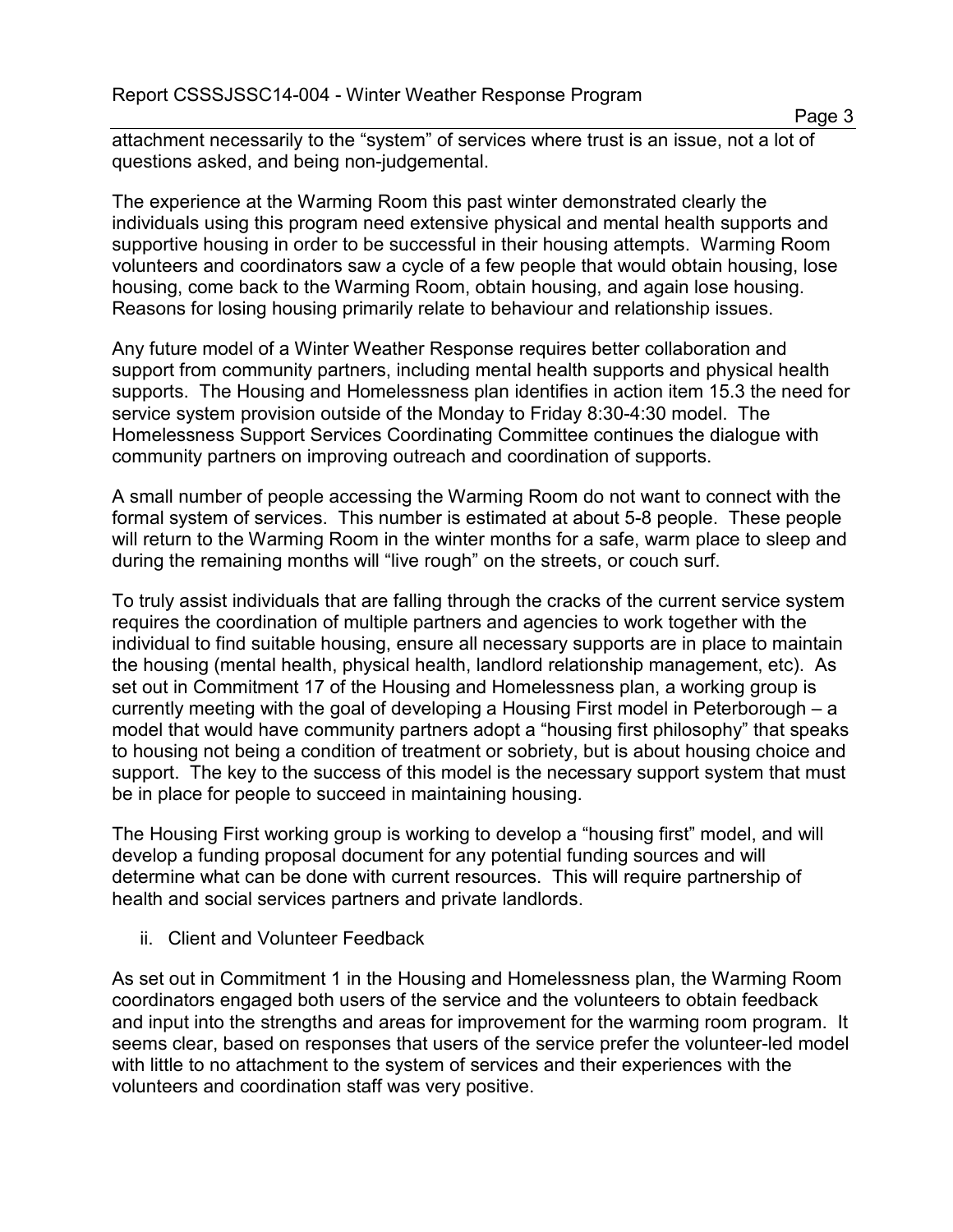Volunteers for the most part enjoyed their experience and saw a huge benefit in seeing consistent, paid staff in order to ensure consistent enforcement of rules, clear communication to volunteers and visitors and improved coordination of the program.

Through the winter, the Social Services Division received only a few calls about the program and people hanging around either outside or in the neighbourhood. Ongoing work with neighbours to address such concerns will need to continue in future years.

iii. 2013-14 Warming Room Budget

St. John's Anglican Church received \$9,000 from the City to operate the Warming Room program for the 2013-14 season. The Social Services Division expended \$10,903 for the Warming Room – these costs related primarily to set up items (mats, supplies, etc). Initially it was thought that the space would be provided free of charge. In addition to the program costs an honorarium was given to each of the two hosts, taking the total cost of the program to \$20,000.

#### **2014-15 Winter Response**

Based on the experience of this past winter's pilot, Staff recommends that a winter warming program continue. The model recommended by St. John's Anglican Church in Appendix A suggests a combination of paid staff and volunteers, continued training from CMHA-HKPR and one location. The increase in cost is associated with the addition of some paid staffing. St. John's Anglican Church would also look to apply for other sources of funding and grants to help support the program.

The Social Services Division will continue dialogue with community partners, including St. John's, to secure a location, expand community partner engagement and links to individual case planning through existing case conferencing opportunities. It is important that this program continue to focus on meeting the needs of a few extremely vulnerable individuals who have difficulty connecting with other services and not expand to become a more permanent alternative night time shelter. Working on the development of the Housing First model and having staff and volunteers of the Winter Weather Response Program make referrals for individual case planning for people using the program on a regular basis will help achieve that.

## **Summary**

The 2013-14 Winter Weather Response Program was very successful, but did not go without some major challenges related to client supports and staffing. There is an advantage in providing this service outside of the formal system to get people connected that may not otherwise connect to the shelters or other health and social service organizations. Formalizing this service with an organization and trying even harder to connect people to other services may impact the response the program receives in 2014- 15.